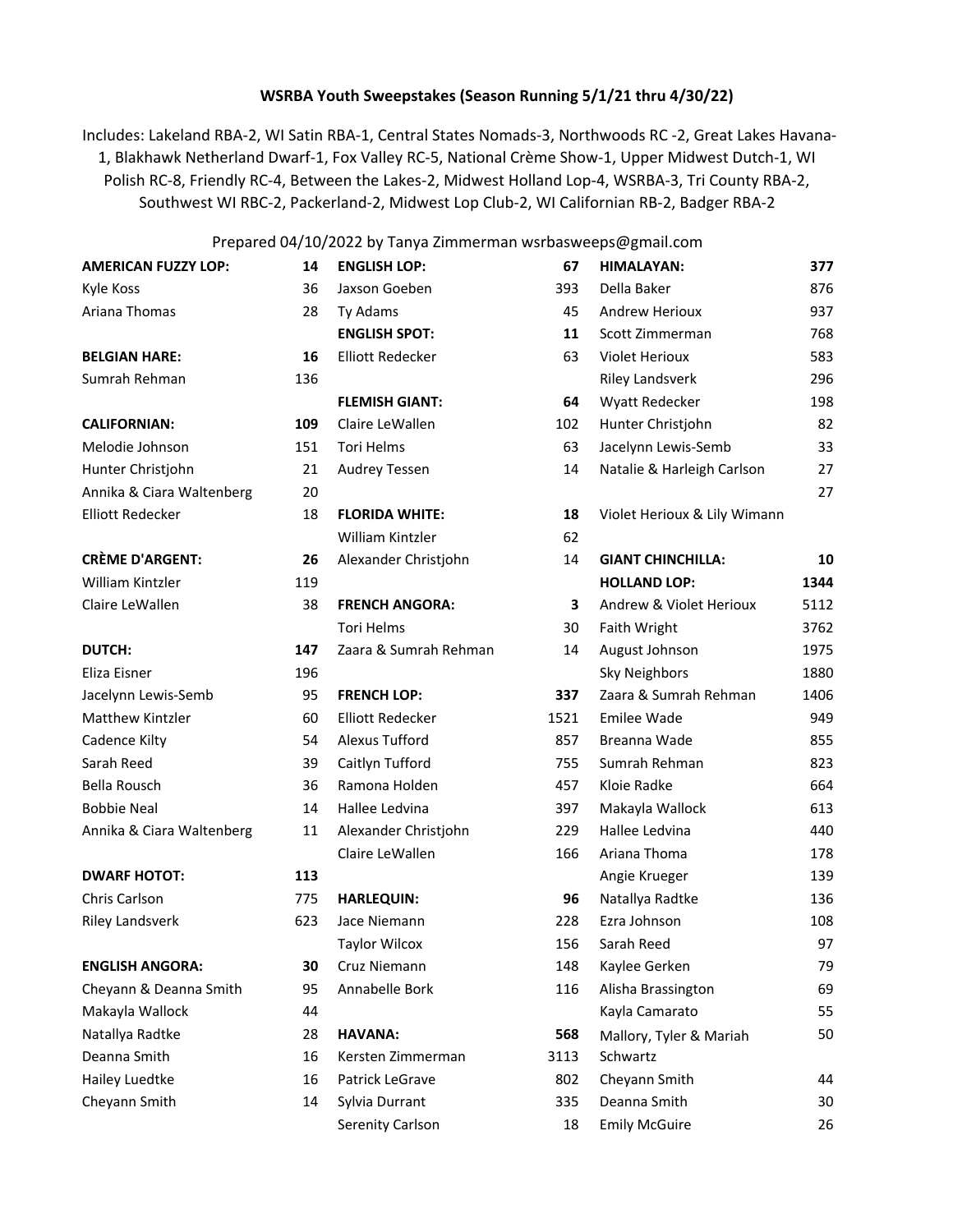| <b>JERSEY WOOLY:</b>      | 417  | <b>MINI REX continued:</b> |      | <b>PALOMINO:</b>           | 9    |
|---------------------------|------|----------------------------|------|----------------------------|------|
| Makayla Wallock           | 2186 | Alexis Vidden              | 72   | Alexander Christjohn       | 30   |
| Hannah Jacobson           | 205  | Zachary Brooks             | 38   | Faye Brassington           |      |
| <b>Taylor Wilcox</b>      | 80   | Eliot Vidden               | 27   |                            |      |
| Failth Wright             | 64   | <b>Ellie Makos</b>         | 24   | POLISH:                    | 792  |
| Sylvia Durrant            | 24   | Dylan Vidden               | 13   | Dorothy Baker              | 1712 |
|                           |      | Deanna Smith               | 10   | Anastazja Diehn            | 844  |
| LILAC:                    | 2    | Angie Krueger              | 10   | Scarlet Diehn              | 621  |
|                           |      | <b>Britton Allen</b>       | 9    | Ariana Thoma               | 151  |
| <b>LIONHEAD:</b>          | 8    |                            |      | <b>Ellie Makos</b>         | 75   |
|                           |      | <b>MINI SATIN:</b>         | 114  | Mallory, Tyler & Mariah    | 59   |
| <b>MINI LOP:</b>          | 417  | Tyler Woodman              | 508  | Schwartz                   |      |
| <b>Rylee Brattlie</b>     | 2334 | Victoria Hohol             | 101  | Savannah Baumhardt         | 32   |
| Hanna Brattlie            | 2255 | Makayla Wallock            | 63   | <b>Bobbie Neal</b>         |      |
| <b>Sky Neighbors</b>      | 1996 | Mallory, Tyler & Mariah    | 33   | <b>Britton Allen</b>       |      |
| <b>Elliot Redecker</b>    | 731  | Schwartz                   |      |                            |      |
| <b>Emilee Wade</b>        | 712  | Emma Forst                 | 30   | REX:                       | 130  |
| <b>Riley Landsverk</b>    | 712  |                            |      | <b>Emily McGuire</b>       | 505  |
| Caitlyn Tufford           | 233  | <b>NETHERLAND DWARF:</b>   | 1548 | Victoria Hohol             | 122  |
| Breanna Wade              | 137  | Sylvia Durrant             | 6919 |                            |      |
| Annika & Ciara Waltenberg | 52   | Alexander Christjohn       | 3346 | <b>RHINELANDER:</b>        | 10   |
| Max Woodman               | 48   | Makayla Wallock            | 1736 | <b>Tori Helms</b>          | 46   |
| Hailey Luedtke            | 48   | Hannah Jacobson            | 1353 | <b>Sky Neighbors</b>       | 21   |
| Amelia Bowey              | 30   | Brianna Sullivan           | 987  |                            |      |
| Jenna Sargent             | 24   | Tori Helms                 | 967  | SATIN:                     | 92   |
| <b>Bobbie Neal</b>        | 18   | Hunter Christjohn          | 595  | Mitchell Woodman           | 546  |
| <b>Britton Allen</b>      | 17   | Cruz Niemann               | 497  | Annabelle Bork             | 23   |
| Eliot Vidden              | 9    | Jace Niemann               | 420  | Donovan Lundquist          | 20   |
|                           |      | Bella Ruosch               | 374  | Natalie & Harleigh Carlson | 7    |
| <b>MINI REX:</b>          | 1767 | Kyle Koss                  | 220  |                            |      |
| Kylie Kearns              | 4018 | Breanna Wade               | 45   | <b>SILVER:</b>             | 15   |
| <b>Emily MCGuire</b>      | 3094 | Joslynn Seehafer           | 44   | Hunter Christjohn          | 90   |
| Breana Sullivan           | 1937 | Cameron Kilty              | 42   |                            |      |
| <b>Emilee Wade</b>        | 997  | Josie Gawlikoski           | 24   | <b>SATIN ANGORA:</b>       | 16   |
| Kenadie Ledvina           | 896  | Angie Krueger              | 22   | <b>Taylor Wilcox</b>       | 30   |
| Kai Villanueva            | 890  | <b>Sky Neighbors</b>       | 12   | Deanna Smith               | 15   |
| Leigha/Kai Frye           | 758  |                            |      |                            |      |
| Cheyann & Deanna Smith    | 649  | <b>NEW ZEALAND:</b>        | 217  | <b>SILVER FOX:</b>         | 23   |
| Leigha Frye               | 631  | Serenity Carlson           | 241  | <b>Taylor Wilcox</b>       | 61   |
| Cheyann Smith             | 482  | Rebecca Murphy             | 142  | Hanna Brattlie             | 55   |
| Breanna Wade              | 365  | Amelia Bowey               | 76   | <b>Rylee Brattlie</b>      | 21   |
| Rebecca Murphy            | 347  | Hunter Christjohn          | 61   | <b>Truman Dulak</b>        | 12   |
| Eliza Eisner              | 307  | Savana Kintzler            | 57   |                            |      |
| Anna Loos                 | 274  | <b>Taylor Wilcox</b>       | 18   |                            |      |
| <b>Isaac Kearns</b>       | 129  | Faye Brassington           | 14   |                            |      |
| <b>Brooke Brady</b>       | 111  | <b>Britton Allen</b>       | 6    |                            |      |
| Jay Kearns                | 80   |                            |      |                            |      |